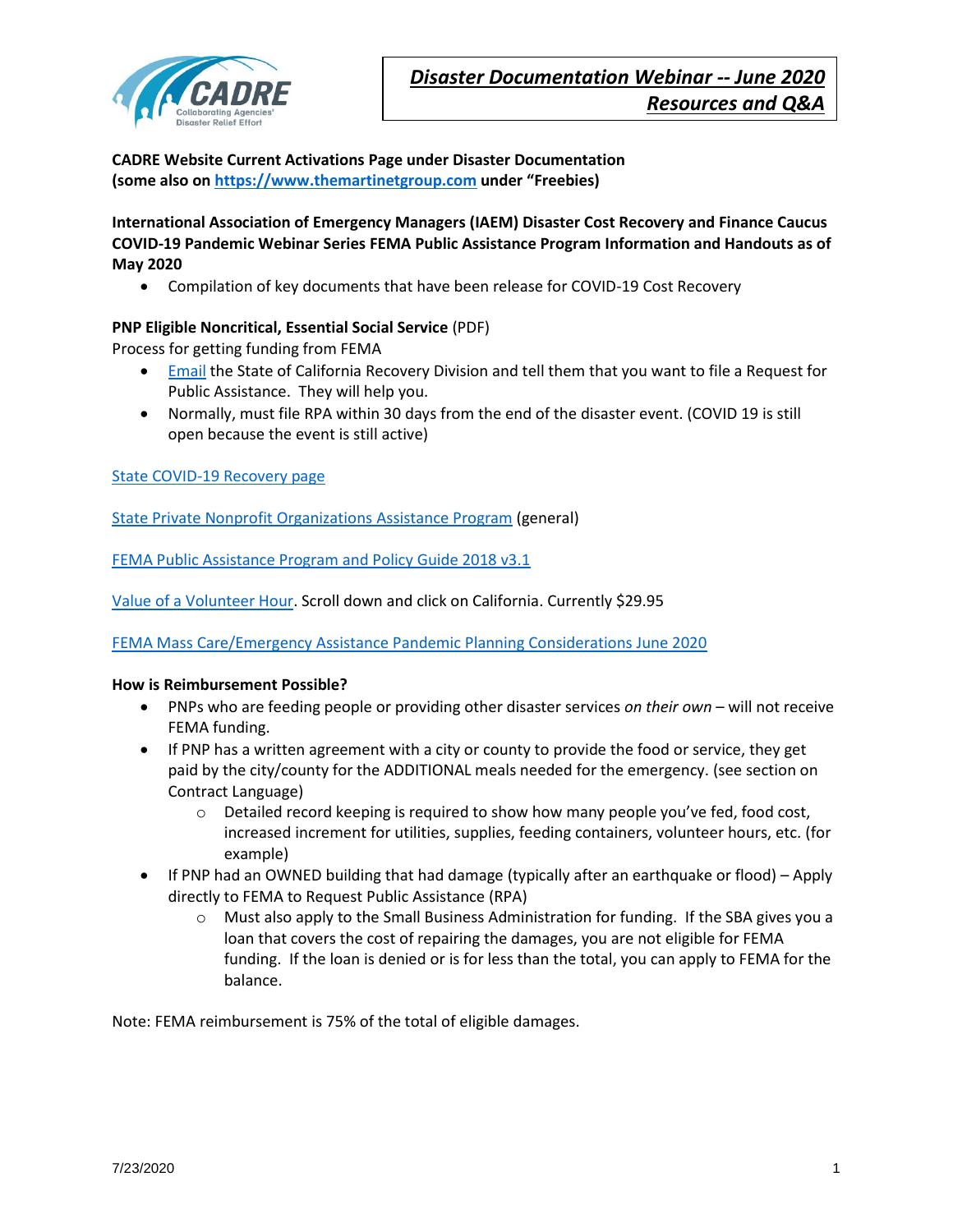

## **Questions & Answers**

# **1. Are additional operating costs reimbursable and how to track them vs normal operation?**

Additional operating costs are NOT reimbursable. If the operating costs exist because you are open and providing services to support the response, you can build the additional costs into the unit price of the service you are providing.

### **2. Is there any chance that lost revenue could be reimbursable?**

No, it's never been reimbursed.

# **3. Would paid administrative leave be eligible for reimbursement?**

Not likely.

## **4. Documentation of service provision (e.g., food distribution)**

If you are making deliveries, use ICS 214 (modified) form to write the time you drove to an address, the address itself, why food was delivered to this address (medically fragile, can't drive, etc). Need to show every address and mileage to/from.

For fixed sites (like food distribution) use an ICS 211B to document staff and volunteer hours, and the assignments of each person. Individuals in Leadership roles might also want to use an ICS 214 (modified) for additional activity details.

# **5. What information should we gather from those receiving food and necessities so we can be reimbursed?**

Individuals and families self-certify that they have a need but we need more explanation/clarification of who fits into the categories and how to track. *CADRE is working on getting clarification from the Health Officer.*

J Guevarra. Data intake from the nonprofit. How to document the population. How do you know who needs to get food from you? People show up at food distribution through advertising. Some do intake to answer questions. I've been impacted by COVID, I fall within these groups. Pre-COVID, there was a method for determining eligibility. Should still be using the normal criteria. Reasonable effort to determine eligibility and self-certify that they fall into the category.

## **6. What exactly should we be tracking for volunteers, besides hours?**

Same as for paid staff. Use CADRE Form ICS 211B or similar. Complete Name, Time In, Time Out, their assignment, any overtime. At the top of the form, write the location and purpose of this volunteer activity (i.e. food distribution, testing, food packaging, making masks etc.)

Time spent on COVID Activities for certain employees is 100% reimbursable and for straight time through the CARES Act, with proper documentation. Doing training for COVID is also reimbursable for straight time through FEMA.

# **7. Should the FEMA contract language as identified in the FEMA Procurement Under Grants Public Assistance Policy be added to existing contracts executed prior to COVID19?**  Yes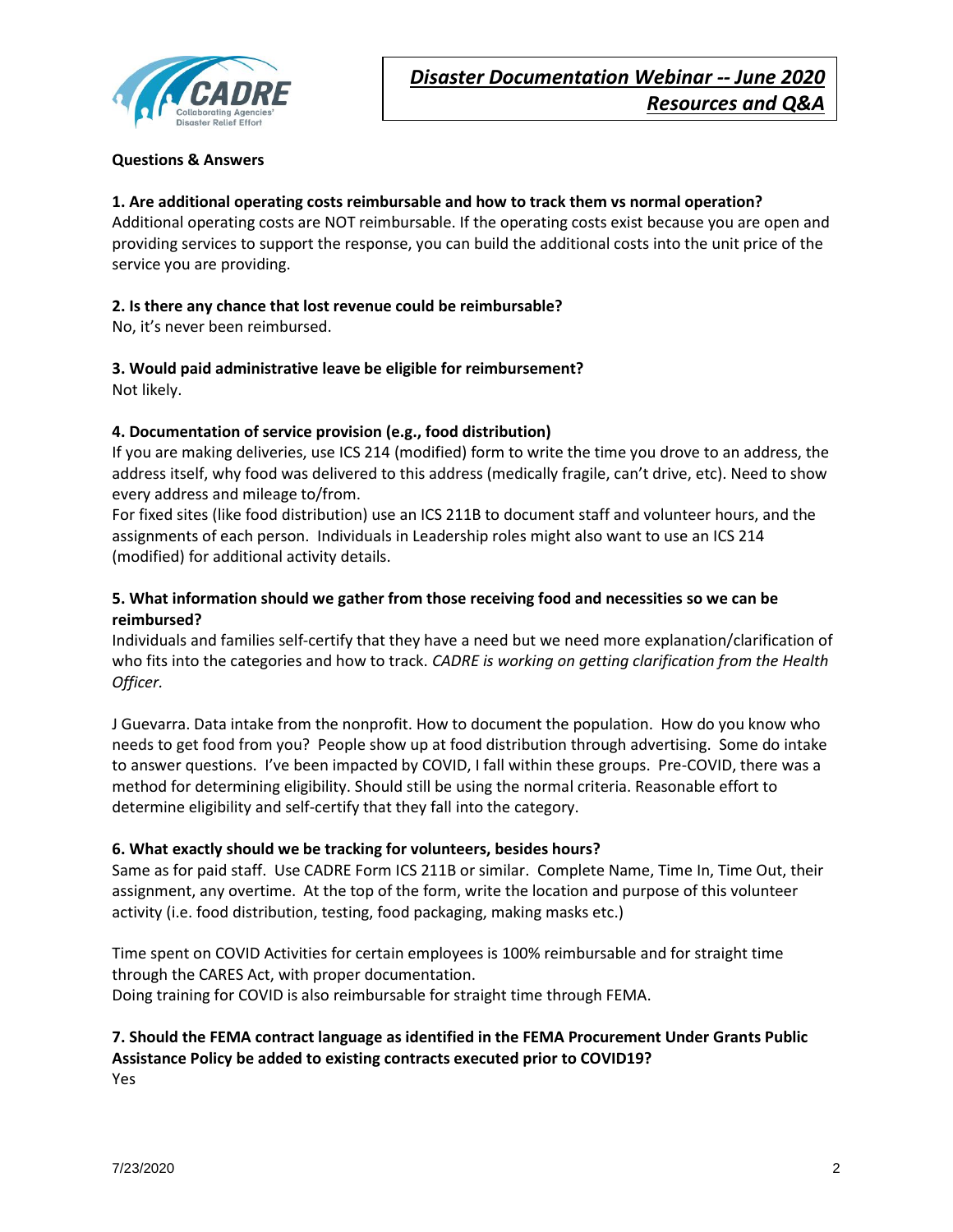

### **8. How do you define regular work activities for employees vs response related activities?**

Any individual activities that have to do with COVID should be documented on the ICS 214 form. If the person is sitting in an Emergency Operations Center, working at a distribution site, shelter, etc. all day, also keep an ICS211B sign in sheet.

If part of the day is normal job duties and part of the day is COVID activities, you only have to document the COVID related time. Must have actual hours. FEMA will not allow apportionment, for example, 25% of my time was for COVID.

# **9. How can we be reimbursed for PPE through FEMA? Link to the application/application process would be appreciated.**

Info on Request for Public Assistance listed at the top of the document. More info in webinar recording on 4/17/20 Understanding FEMA COVID-19 on CADRE website under Programs/Events – Workshops

# **10. To the extent that information has not been tracked according to the requirements of FEMA, what is the best practices to get reimbursement?**

Without proper documentation, reimbursement may occur, but when the organization is audited, FEMA may ask for the money back. To the best of your ability, go back through all the existing documentation and properly document what was done.

## **11. What documents other than timecards and bank statements would we need to have ready?**

For employees, you'll need timecards that specifically list the hours applied to COVID19 work as well as an ICS 211B (if they were working at a fixed location with only one assignment) or an ICS 214 (listing various activities performed during the day.) This is your backup information to show that the hours claimed are accurate. You will also need to document the employee benefit rates.

For purchases, you need to document the transaction from beginning to end. Order receipt, delivery receipt, credit card statement showing the charge and a copy of the check showing the payment to the credit card. And if the price of the item is higher than normal, take screen shots showing that this was the going rate and not an excessive expense.

For contracts with nonprofits, you'll want a copy of the agreement, and ensure that the organization is tracking volunteer hours and all other activities/purchases or quantities outlined in the contract.

#### **12. Impact of PPP loan**

Not part of this webinar. Check with your accountant or CPA who should have this information should there be another round of PPP funding.

#### **13. Would Workers Comp come in to play if someone contracted COVID?**

Talk to State Worker's Comp.

## **14. Should a city assign a staff person to PNP work sites to ensure volunteer hours are being documented?**

Sounds like a good idea. Straight time for the staff person could be reimbursable through CARES Act. Overtime is reimbursable through FEMA.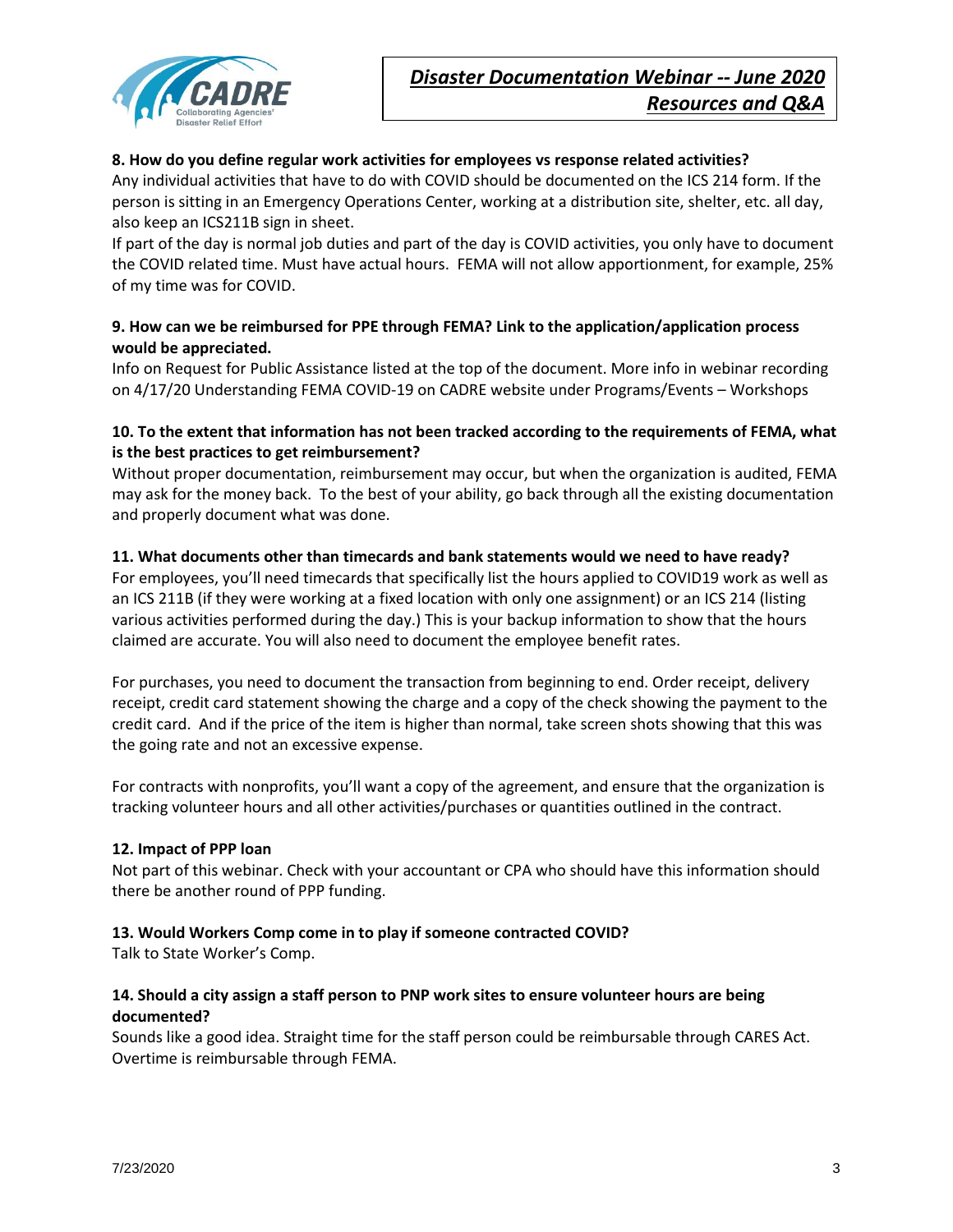

## **15. Who needs to have an MOU with city/county?**

Agreements, similar to the sample template Agreement shared, should be in place between a nonprofit and the city/county requesting the services. Agreement can be to provide services under contract or to provide services as a donation.

# **16. How do we document donations organizations receive from FEMA?**

#### **We were given PPE**

Fill out the Donations Receipt form provided in this webinar

#### **17. Is a Zoom license a reimbursable expense?**

Additional operating costs are not allowed unless you can roll the cost into the unit price of a service you are providing.

#### **18. Mental Health issuing PPE to staff. Is that reimbursable? Is mental health counseling covered?**

Counseling not covered by FEMA, maybe CARES? As we get farther into the event, things may change. Doesn't hurt to document activities.

PPE is reimbursable.

## **19. Should we file a Request for Public Assistance?**

If you have to take protective measures to open your facility (sneeze guards, sanitizer, directional signage) would require an RPA.

Look at your lease, if you don't own the building, make sure you find out whose responsibility it is to take the emergency protective measures.

# **MOU Template and Agreement – 32 pages long.** Last two pages - Page 31 and 32 are instructions. **MOUs can be created after the fact. Get them in place ASAP.**

Highlighted text needs to be edited. Only use the pieces that are needed for your particular service. Some key points are summarized below.

Must have an agreement if you are donating services or if you are contracting services.

- Do not self-deploy. Tell the City/County and get their approval to respond through a contract or through donated services.
- **PNPs can do good for the community and do good for the City with agreements in place and proper documentation.**
- **Must have an agreement in place for donated goods/services** if you want the City to get credit to offset their costs.
- City can use the value of donated labor and supplies to help them with their local cost share. Example; Providing Meals @ \$7.50ea x 200 x 90 = \$135,000. If it's all properly tracked, the City can use the donation against their local cost share.
- Must have an agreement in place for donated goods/services if you want the City to get credit to offset their costs.
- Or invoice the city/county (under a contract) and they request reimbursement from FEMA. Agreement needs to be with the entity that has legal responsibility to provide the service.
- MOU Template and instructions has sample language for a variety of different types of agreements - donations Management, Disaster Feeding, Shelter, Pet Rescue, etc.
	- o Just pick what you need.
	- o Sample of the language you need to make sure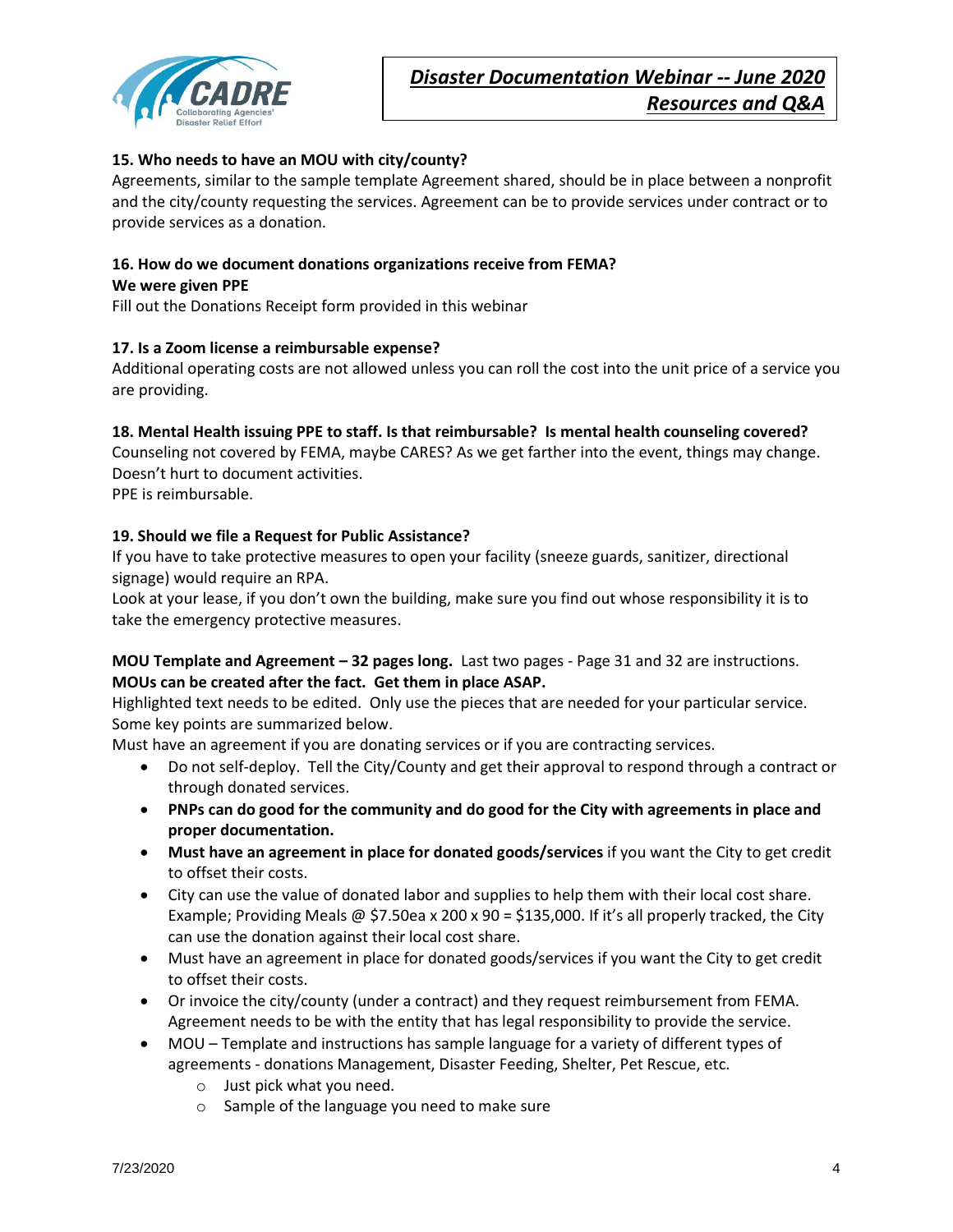

- What NOT to say in an agreement.
	- $\circ$  "This is not a binding agreement." FEMA will likely not pay.
	- $\circ$  "We will reimburse you when we get reimbursed by FEMA" Contingent agreements are not allowed. No payment.

Pre-event MOU – **Best Effort** - Need to add wording to say you will "do your best to provide" – in case your building is damaged, and you cannot actually assist.

**City and Provider duties and expectations** – Know what types of FEMA documentation is required

**Pre-use inspection** – if you are renting/leasing an additional building for use during the event, inspect it for damage, document and take pictures before you begin use. If the facility gets damaged during use, you can be reimbursed for restoring it – painting, patching walls, cleaning. Be sure to inspect immediately after you stop use, document and take pictures again to show what needs restoration. FEMA would reimburse the repairs (with a filed RPA) or can have who pays to restore stipulated in an agreement.

**Documentation**. Need details in the MOU about documentation. FEMA has record retention requirements

**Record Retention** - 3 years from the date of closeout of the last City project. Not from the end of your contract. So if it takes 5 more years for the City's last project to close, you would need to maintain the records of your activities for 8 years.

**Cost allocation** – Some costs might be paid by the provider or the city. PNP has a kitchen and volunteers but no food. (i.e. City agrees to provide the food if PNP prepares it. Agreement would reflect this.)

## **MOU Attachments:**

- 1. Labor and benefits need to give FEMA your HR documents showing what people are paid.
- 2. Rental or lease agreements.
- 3. Daily operations expense. Must be done daily or weekly.
	- Sign in sheet. Paid employees or volunteers should sign in and sign out.
	- Daily worker activity log.
	- Need some record of what people did during their shift. As specific as possible.

4. PNP's articles of Incorporation. FEMA doesn't recognize PNPs that are not legally established (official 501(c)) and the IRS Determination letter.

5. Is insurance required for what you do?

- 6. In kind services and donations acceptance form.
- 7. *Sign in sheet for meals*. EOC needs to have people sign for every meal.

8. Warehouse needs for donations management. Will be different for Congregate care sheltering or Pet Care and Rescue.

9. List of items authorized for donation and those prohibited donation items. Expired food, agricultural concern of invasive species.

#### **Donations (Materials, Equipment)**

Confirm that the donation can actually be used. It's not food that has expired.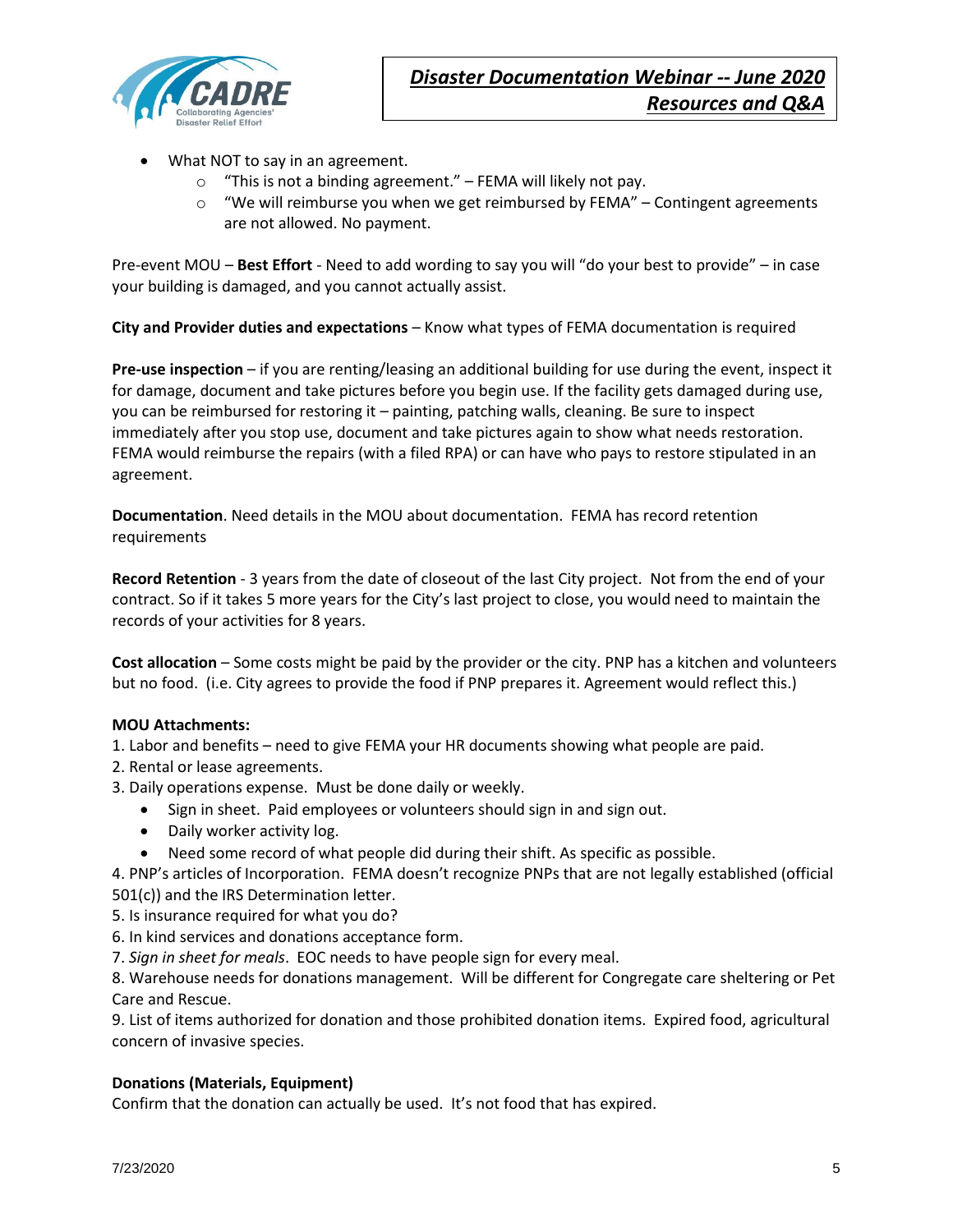

In Puerto Rico, 10,000 microwave meals were donated but they had no power so no ability to microwave them… not useful.

**Tracking donations**. (see form) It's important to have some form of documentation to show where the donation came from and its value. If an individual goes to the store and purchases items to donate, their donated value is higher than if the items were donated by an organization (the store itself) who can buy at wholesale. Also important to track where the donation is being stored and how it is used.

There have been instances where someone offered to assist at a disaster site, and were allowed to, only to later receive an invoice charging for the service. Must confirm it's a donation and get it in writing.

**Equipment** – is it donated to USE or donated to KEEP?

**Cash – Large, legacy donations**. Example. Damage to an Art Museum. If someone donates money to the City and states that it is to restore the building, FEMA will reduce reimbursement by that much. If the City receives a donation is to restore or replace the art collection itself, the City FEMA will not deduct the donation from the City's reimbursement.

**Cash – Small donations.** Example: During the disaster, individuals dropped off \$25 gift cards for food. At the end of the disaster, the City had \$75,000 worth of gift cards for food. Must use them for a bonified government purpose. Could give them to a food bank or purchase food/supplies for a bonified government event. No way to return them because you have no receipts. No one specified what the use of the cards should be. All donations need to be documented and clearly identify the intended purpose.

#### **FEMA Rules on Donations**

Reference Version Public Assistance Policy and Program Guide version 3.1 2018 *Do not reference Version 4 which came out in 2020.* It was not in effect when COVID-19 began.

#### Public Assistance donated resources memo 6/18/18

Houston estimated their 25% share was \$100 million. Asked FEMA if they could have an Exemption and say that the value of donated goods, services, labor and cash applied against the cost of permanent work. FEMA changed their policy so that these donations may be used on any category of work.

#### **Volunteer Labor**

Volunteer labor, properly documented, can be used to assist cities to offset their 25% portion of disaster costs. Every volunteer hour packing grocery boxes, delivering food, preparing meals, answering phones, distributing supplies, etc. has a value of \$29.95. Use the ICS 211B sign in sheet and ICS 214 log to properly document hours. (Personal vehicles used for purposes of supporting COVID response, mileage is also a donated resource and has a value).

Joplin, MO, May 2010 Volunteer hours totaled. Used volunteers to track the volunteers. Used Americorps. Got a credit of \$17.7 million. Wiped out their local cost share. If people are making masks as individuals, they don't count. If individuals are sewing masks, their hours don't count because they aren't a bonified nonprofit. If the individuals give the masks to a bonified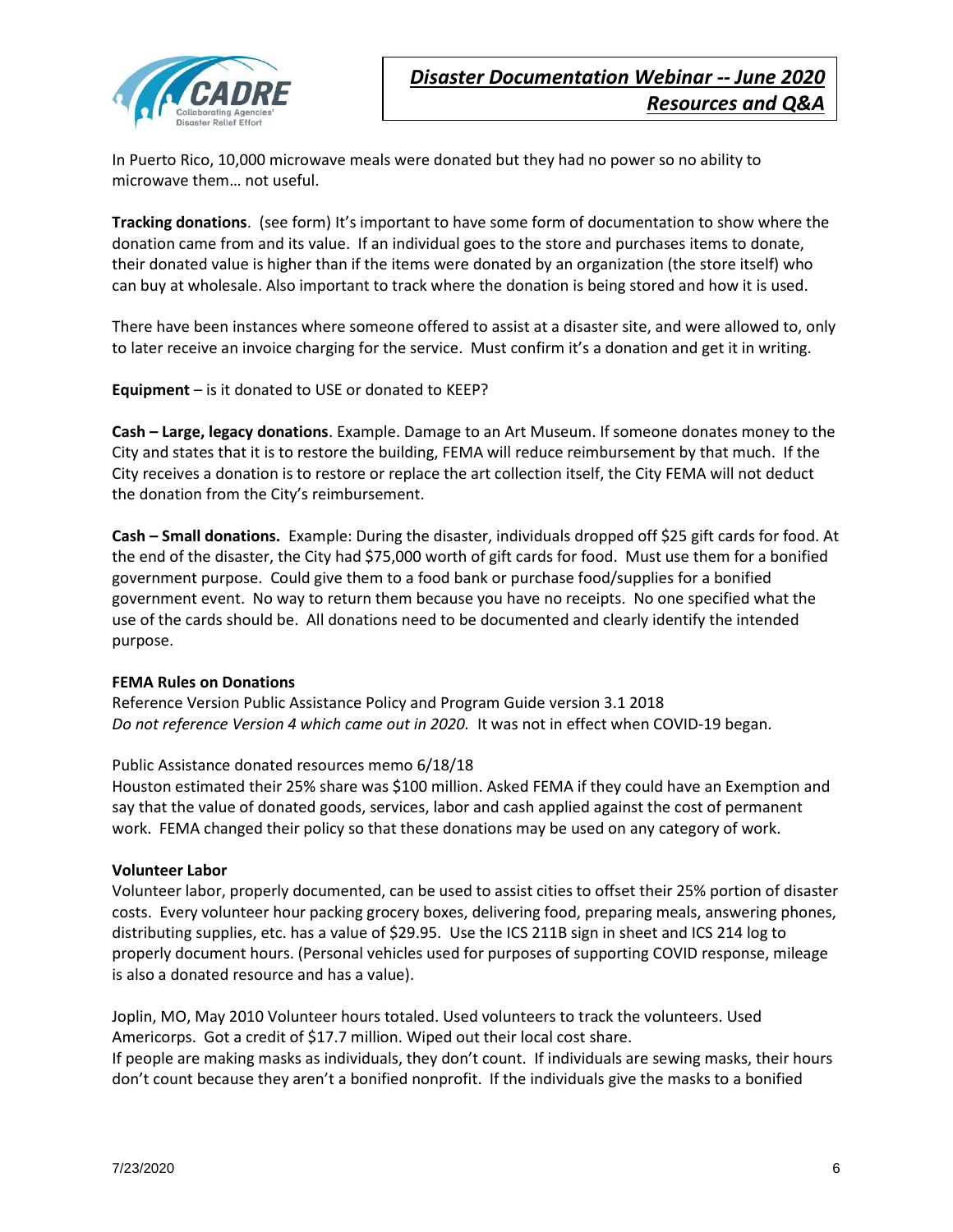

nonprofit, the masks are given a value. Nonprofit gives away the masks and it becomes a donated resource that the City can count as part of their cost share.

Cities/Counties have pre-registered Disaster Volunteers (CERT, Medical Reserve Corps, Ham Radio) Spontaneous Volunteers – Have no prior affiliation and just come out to help during disasters. Specialists (Building Inspectors, Engineers, Architects) – Some are volunteers, and some are paid mutual aid.

Cities/Counties must have a mechanism to cover volunteers for workers' compensation. Could register them as Volunteer Disaster Service Workers with the State or could create a government ordinance that makes volunteers unpaid staff. Will need to notify Workers Comp and there will be an increase in your Workers Comp payments.

PNPs must have insurance for volunteers. Cities could assign their volunteers to work for a PNP.

#### **For all Volunteers**

Provide "Just In Time" training to help prevent injuries and keep everyone safe. Involve the appropriate Human Resources department to look at any other HR issues. (background checks needed, for example.

Identify what jobs you anticipate needing to assign and what the qualifications for that task should be.

Identify what transportation, feeding, tools and work supplies will be needed.

Logistical support for Volunteer Organizations coming from out of the area. They bring many resources but may need support (housing, feeding) Examples are the Southern Baptists and Team Rubicon.

Incoming building inspectors would also need some support. Transportation, supplies.

#### **Forms**

ICS 211B Staff and Volunteer Check In Form. Make sure it lists the individual's assignment, total straight time hours and overtime hours for each person. Also the location and the Overall activity being performed (like food distribution, packing, etc.) Use this form when staff/volunteers are working in one place all day and doing the same thing. Individual should also use an ICS 214 if activities vary during the day.

ICS 214 Modified. Important to be able to identify activities performed by an individual or team. If doing food deliveries, log each address you deliver to.

Special Disaster Operations Report. If you have a contract with the City, fill out this form every day. Excel spreadsheet that will providing running totals of all your activity. Suggestion. Print the form on a large envelope (9x12 or 10x13). Every daily report, invoice, bills and receipt for the day goes in there. Different special operations can be consolidated into one report.

#### **Supplies**

PPE – gloves and mask given to staff every day.